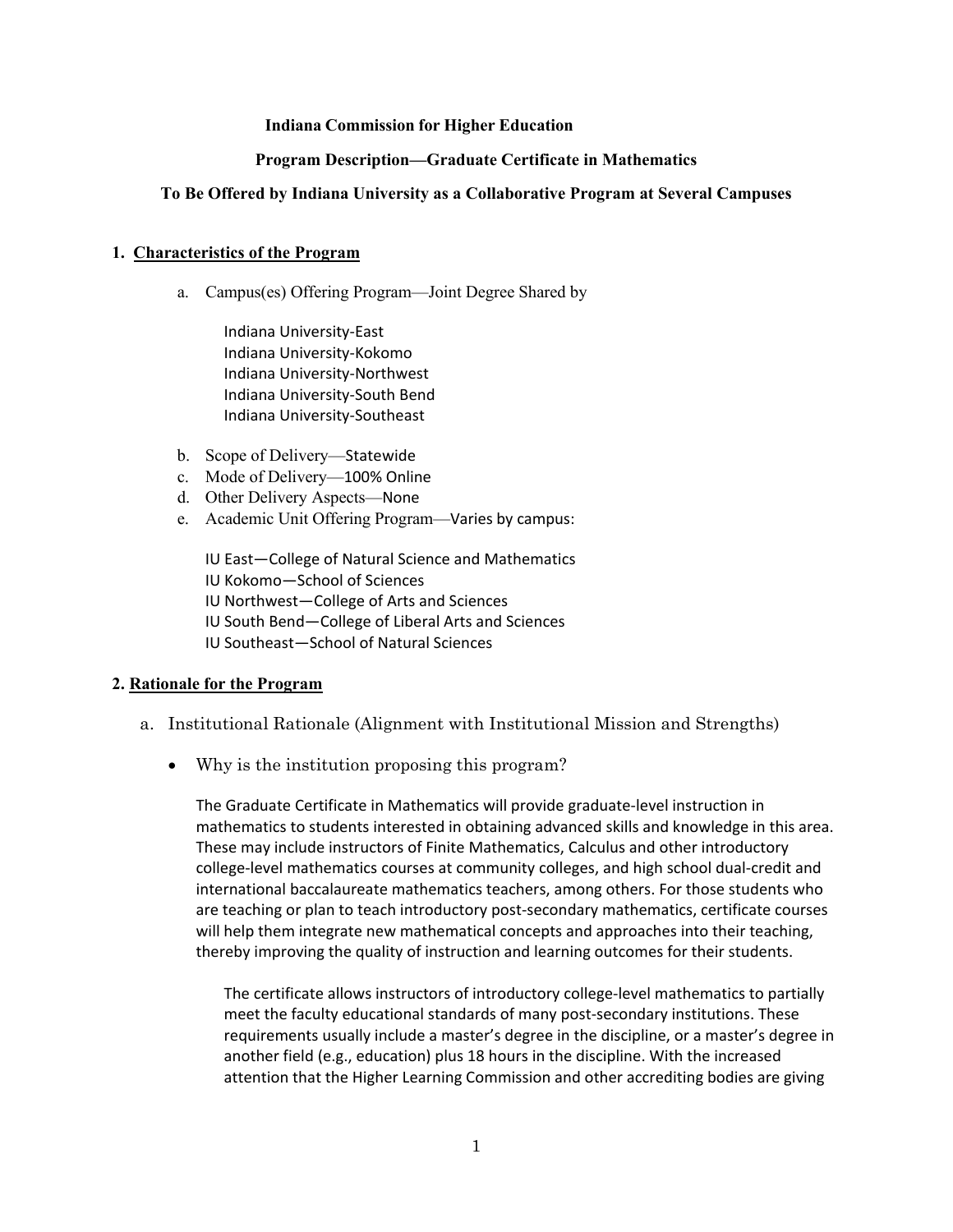to the issue of faculty qualifications, current faculty are seeking ways to meet the requirement.

Finite Mathematics and Calculus are among the most highly enrolled dual-credit courses in Indiana. There are hundreds of dual-credit teachers across the state who could complete this certificate to meet HLC standards. In addition, IU expects this certificate to be popular among out-of-state teachers and others who wish to develop further their understanding of mathematics and integrate this understanding into their careers.

• How is it consistent with the mission of the institution?

This certificate answers the charge of th[e Indiana University Bicentennial Strategic Plan](https://strategicplan.iu.edu/plan/education.html) to provide an excellent education that promotes retention and completion through innovative online instruction that accommodates the work schedules and family demands of working Hoosiers.

With a focus on extending the reach of dual-credit and community college instruction in high-demand introductory level courses, the Graduate Certificate in Mathematics meets IU's charge as a public university, which the *Bicentennial Strategic Plan* as follows:

IU is a public university in a deep sense; it exists to benefit all the people of the state, and the world beyond, and has a charge to continue its long tradition of engagement in the economic, social, environmental, and cultural life of all Hoosiers. This charge applies to all IU campuses, and it has special significance for the regional campuses. These campuses' communities and regions rely on their respective campuses for undergraduate and professional education that addresses regional needs.

As a collaborative program, the Graduate Certificate in Mathematics delivered by four IU campuses will provide efficiencies of scale building on the distinct strengths and character of the mathematics faculties of the participating campuses.

- How does this program fit into the institution's strategic and/or academic plan?
- How does this program build upon the strengths of the institution?

The December 2014, [Indiana University Bicentennial Strategic Plan](https://strategicplan.iu.edu/plan/education.html) identified the integration of new educational technologies and collaborative platforms and the development of a robust program of online education as essential tools to ensure that the university and its faculty continue to serve the citizens of the state of Indiana.

As a part of this initiative, the university developed IU Online to serve as administrative home "coordinating and catalizing IU's efforts in this area." The plan summarizes the specific benefits as follows:

Online and hybrid delivery allow IU through IU Online to expand its offerings across campuses in a cost-effective way, through developing systems of shared online resources. IU will complete through IU Online a university-wide framework for online education, to enhance instructional quality and support, and create scalable economies in course and program delivery for all campuses.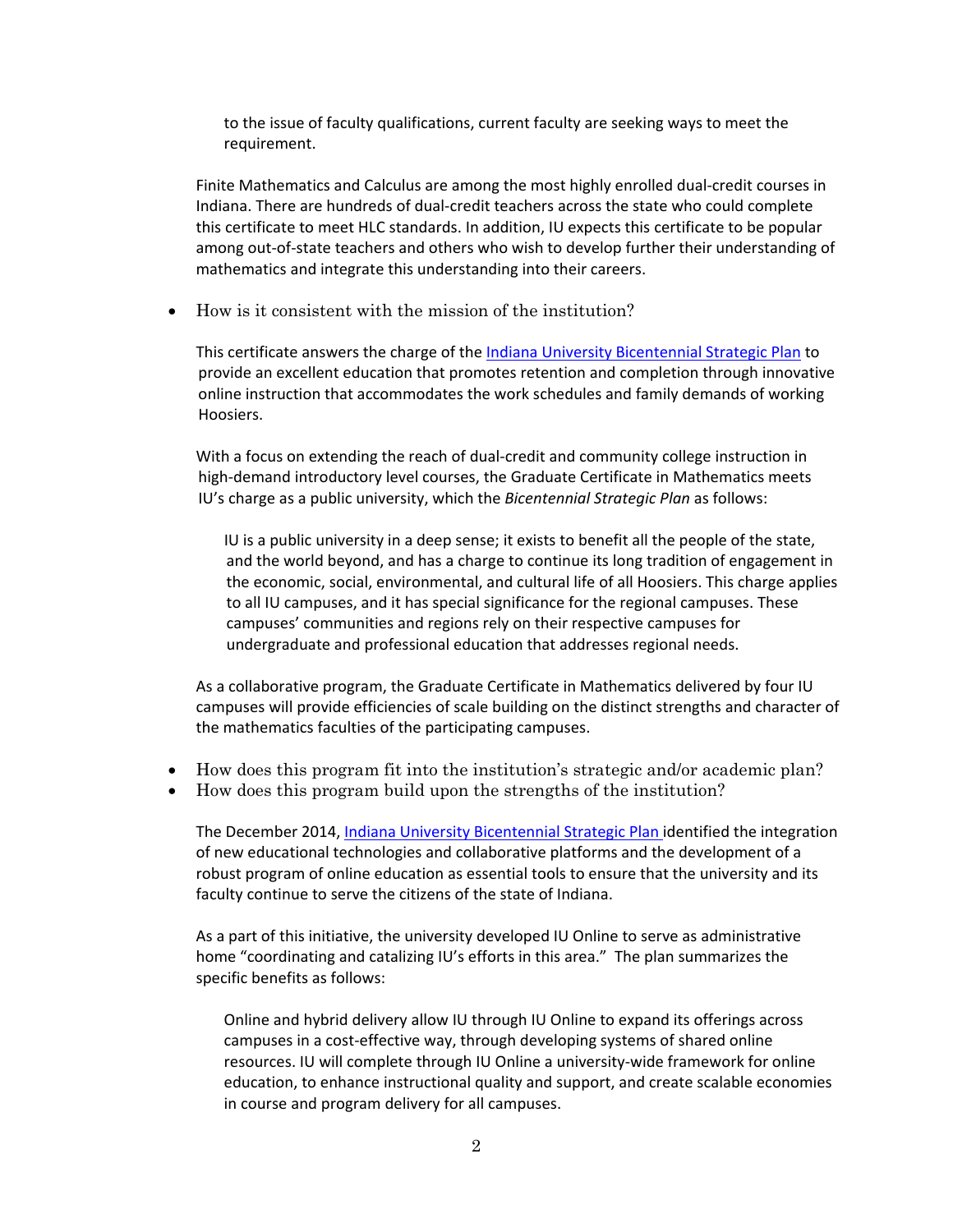## *See Appendix 1 for Web Addresses to:*

- [Indiana University Bicentennial Strategic Plan](https://strategicplan.iu.edu/plan/education.html)
- [January 2016 IU Online: A Collaborative Model for Online Education at Indiana](https://uaa.iu.edu/academic/ooe/docs/ooe_model.pdf)  [University.](https://uaa.iu.edu/academic/ooe/docs/ooe_model.pdf)
- b. State Rationale
	- How does this program address state priorities as reflected in the ICHE's 2016 strategic plan [Reaching Higher, Delivering Value.](http://www.in.gov/che/files/77185_2016_RHDV_Report_Master.pdf)

As a collaborative program, the Graduate Certificate in Mathematics will allow participating campuses to meet the needs of mathematics educators across the state improving mathematics instruction in dual-credit and community college courses. This collaboration answers the ICHE's call to improve College Affordability and Readiness as outlined in the 2016 publication Reaching Higher Delivering Value. Each high school in the state of Indiana is expected to deliver at least two dual-credit courses, and a significant number of schools choose to focus on mathematics teaching Finite Mathematics and Calculus.

The Graduate Certificate in Mathematics will address each one of the four goals primary goals listed in *Reaching Higher, Delivering Value*: Completion, Competency, Career, and Delivering Value, and it will benefit not only the mathematics instructors who enroll in the program, but also their students taking mathematics courses in high schools and community colleges across the state. To be specific, the certificate will meet each of the goals in the following manner:

- I. Completion—As mentioned above, although the certificate may attract a wide spectrum of students, it will serve the particular needs of instructors teaching college-level mathematics courses in high school and community colleges across the state. Its online mode of delivery will provide these working professionals with a manageable option to pursue advanced disciplinary study. Individuals who may have earned prior mathematics credit in graduate programs will be able to apply some of these credits towards completion of the certificate, and it will be "stackable" with the online Master of Liberal Studies as wells as a number of other online Masters' currently in planning phase.
- II. Competency—A sound foundation in mathematics is essential to success for academic success not only in STEM fields but also in coursework across the curriculum. Increasing the opportunities and improving the quality of instruction in college-level mathematics courses taught in the high schools and community colleges will provide students with the type of pre-requisite coursework essential to enter a variety of foundational and gateway courses in their first semesters of enrollment at the university; thereby reducing barriers to completion and speeding time to degree.

Employers in all sectors of the economy consistently seek employees with the quantitative and analytical skills that students develop in these mathematics courses.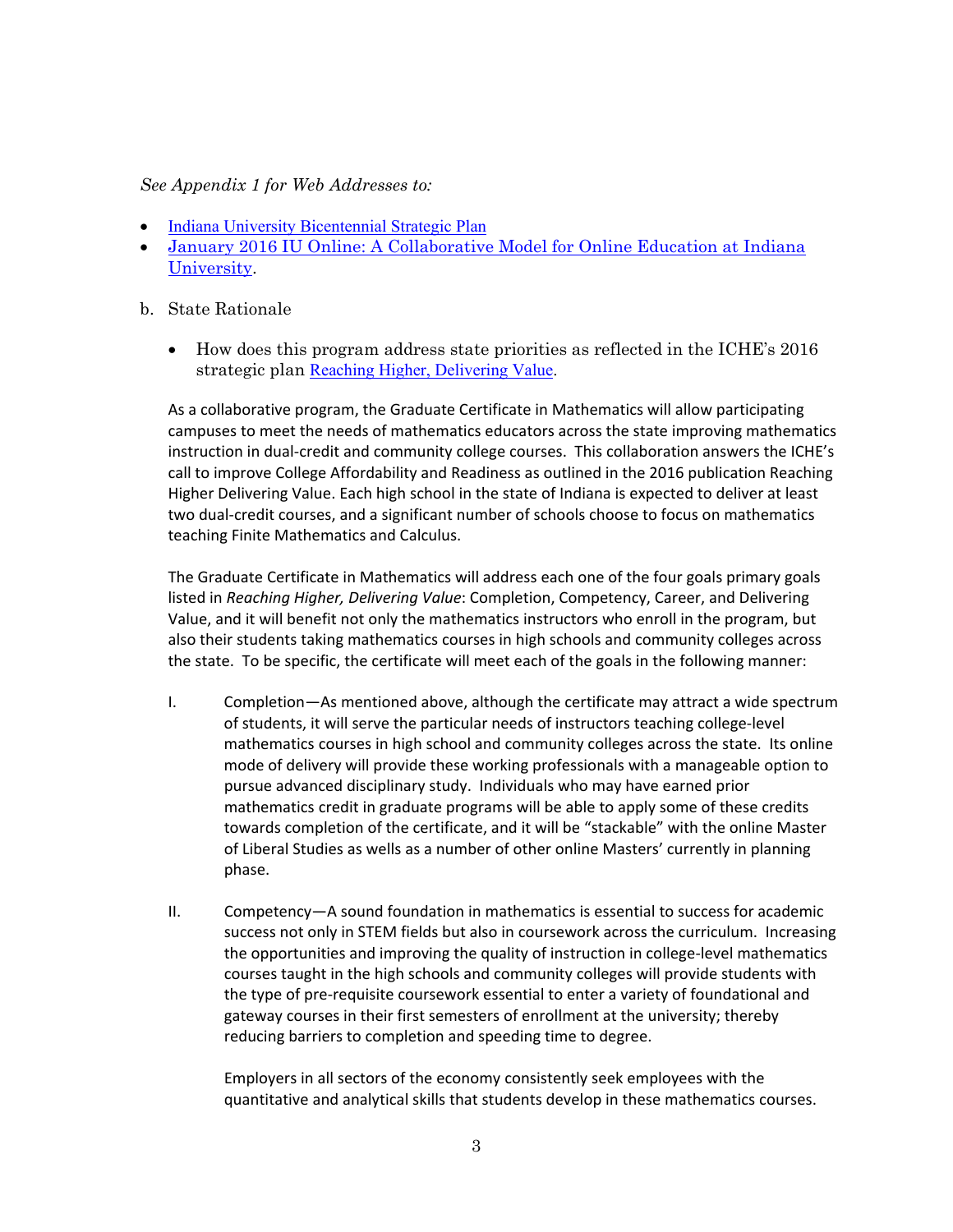- III. Career—The collaborative Graduate Certificate in Mathematics will allow individuals with an interest in mathematics pedagogy and applications to meet their professional goals. Dual-credit and community college instructors will be able to meet HLC faculty qualification standards that require at least 18 credit hours of specialized graduate study, and they will have options to stack the certificate into a Master's degree program if needed.
- IV. Delivering Value—While 100% online delivery mode will allow students to further their education with minimal disruption to their professional and family lives
- c. Evidence of Labor Market Need
	- i. National, State, or Regional Need
		- Is the program serving a national, state, or regional labor market need?

The collaborative online Graduate Certificate in Mathematics will allow primarily serve students in the Upper-Midwest; however, recent trends in higher education accreditation as it applies to faculty qualifications in dual-credit courses indicate that there may be a national market for a flexible online degree that teachers can pursue without interference with their regular instructional duties.

- ii. Preparation for Graduate Programs or Other Benefits
	- Does the program prepare students for graduate programs or provide other benefits to students besides preparation for entry into the labor market?

This degree will not prepare student for entry into Doctoral Programs in Mathematics; however, it will be stackable with a number of proposed collaborative online Master's degrees helping instructors for college-level mathematics courses to meet Higher Learning Commission standards.

- iii. Summary of Indiana DWD and/or U.S. Department of Labor Data
	- Summarize the evidence of labor market demand for graduates of the program as gleaned from employment projections made by the Indiana Department of Workforce Development and/or the U.S. Department of Labor?

*See Appendix 2 for a Short Market Analysis and Summary of Indiana DWD and U.S. Department of Labor Data.* 

- iv. National, State, or Regional Studies
	- Summarize any national, state, or regional studies that address the labor market need for the program.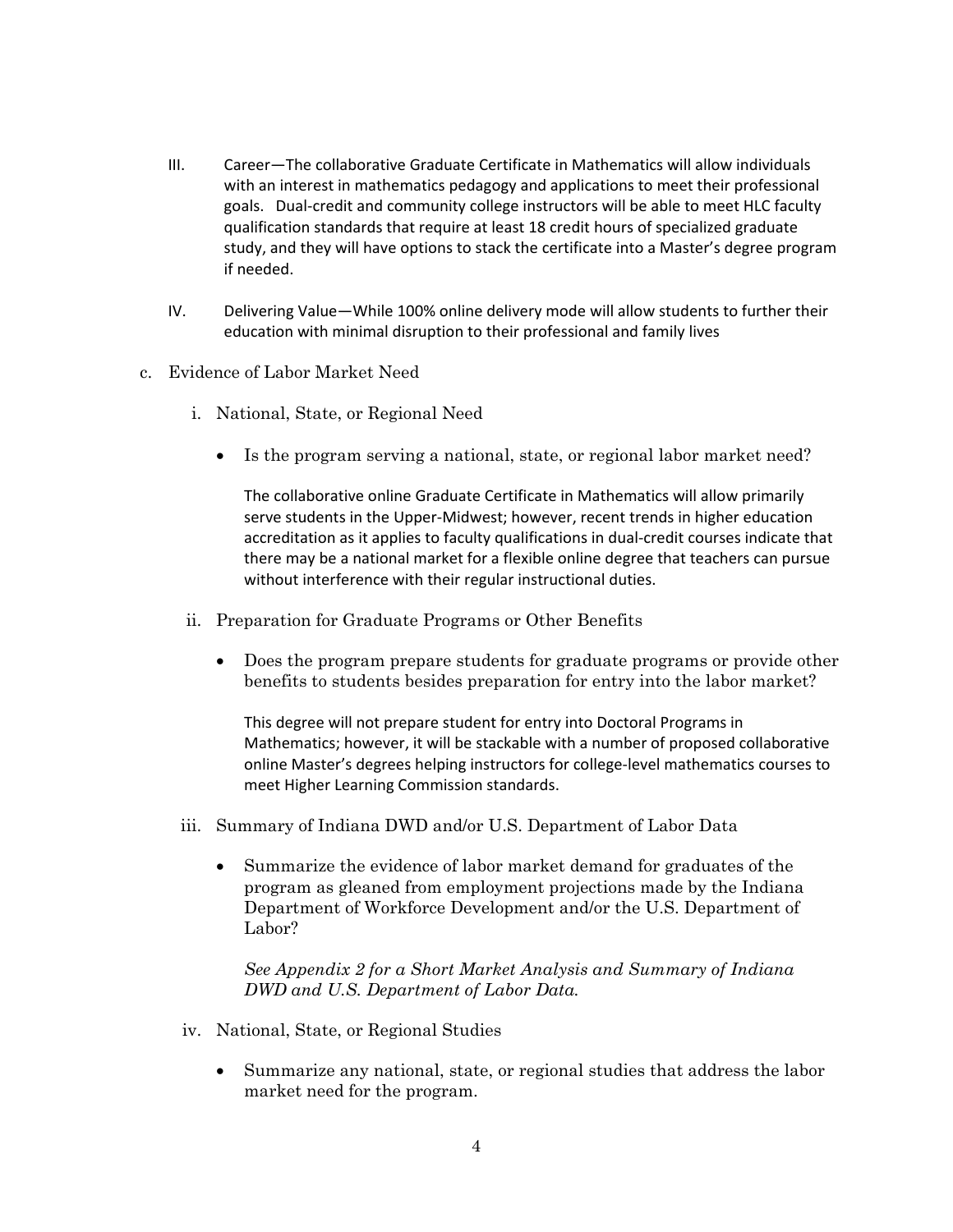The curriculum of the Graduate Certificate in Mathematics will serve a broad range of students pursuing graduate study; however, one of the initial impetuses for prioritizing this proposal was a change in HLC accreditation practices. In an emergency presentation to the Indiana Commission for Higher Education on October 8, 2015, two representatives from the Center for Excellence in Leading and Learning, Dr. Janet Boyle, Executive Director and Tyonka M. Perkins, Interim Director of Early College presented findings about the potential impact of these HLC changes based on a credential analysis of Indiana, dual-credit instructors. Boyle and Perkins found that:

- Only 30% of current instructors hold an M.A. in their field;
- 1,193 instructors hold M.A.T.s, and other graduate degrees in the field of education, but lack the 18 graduate credit hours in the specific content area in which they teach;
- A further 600 instructors have neither a Master's degree nor the requisite content area credit hours.
- In all, more than 43,000 Indiana students currently take dual-credit courses with instructors who do not meet the HLC standards.

While many students will pursue the Graduate Certificate in Mathematics for personal and professional reasons that do not intersect with faculty qualification standards tied to accreditation, the ability to stack this degree an MLS and other collaborative Master's degrees in development should attract a significant number of accomplished teachers who wish to continue teaching college-level classes to highly motivated students.

*See Appendix 2 for a Short Market Analysis and Summary of Indiana DWD and U.S. Department of Labor Data.* 

## **3. Similar and Related Programs**

- a. List of Programs and Degrees Conferred
	- i. Similar Programs at Other Institutions

Campuses offering (on-campus or distance education) programs that are similar:

The existing IUE Graduate Certificate in Mathematics will merge with the Collaborative IU Online Graduate Certificate in Mathematics following a set of guidelines negotiated between the VCAA at IU East and the EVPUAA.

The Graduate Certificate in Math has been designed with the expectation that it will be eligible to "stack" with a new collaborative IU Online M.A.T in Mathematics, which will be designed by a curriculum committee composed of faculty members drawn from the Schools of Education as well as from Departments of Mathematics.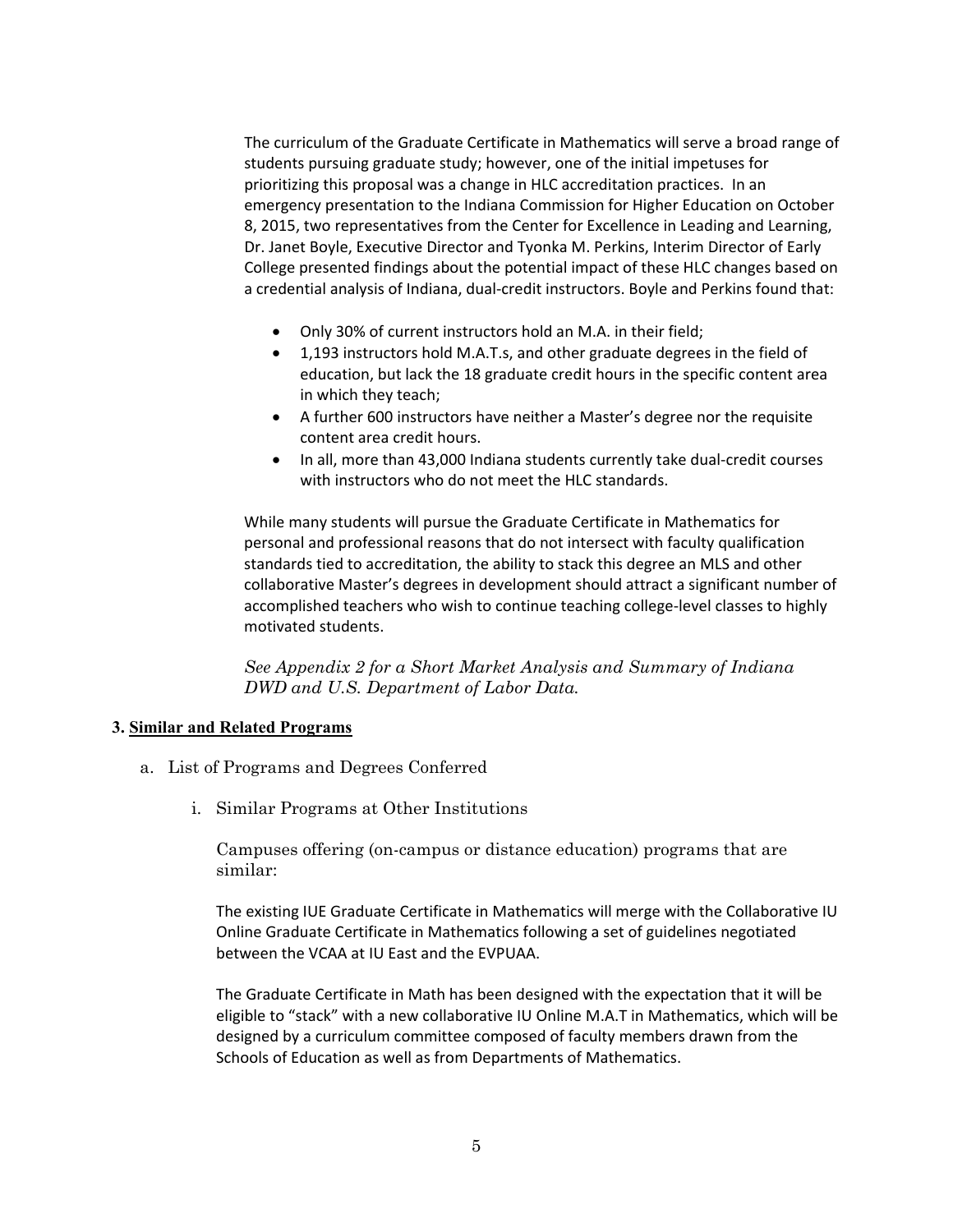• CHE staff will summarize data from the Commission's Program Review Database on headcount, FTE, and degrees conferred for similar programs in the public sector, as well as information on programs in the non-profit and proprietary sectors, to the extent possible.

See: *CHE Appendix A: Similar Programs at Other Institutions.* 

- ii. Related Programs at the Proposing Institution
	- CHE staff will summarize data from the Commission's Program Review Database on headcount, FTE, and degrees conferred for related programs at the proposing institution.

*See CHE Appendix B: Related Programs at the Proposing Institution,* 

- b. List of Similar Programs Outside Indiana
	- If relevant, institutions outside Indiana (in contiguous states, MHEC states, or the nation, depending upon the nature of the proposed program) offering (oncampus or distance education) programs that are similar:

Southern New Hampshire University Arizona State University University of Michigan

- c. Collaboration with Similar or Related Programs on Other Campuses
	- Indicate any collaborative arrangements in place to support the program.

The collaborative online Graduate Certificate in Mathematics will be listed on the [IU Online](http://online.iu.edu/) website, and will receive marketing and recruitment support from the Office of Online Education (OOE). OOE staff and representatives will be trained to answer initial responses regarding the program and refer prospective students to the campuses for follow-up. OOE will partner with this academic program to provide marketing and recruitment campaigns that reinforce the overall recruitment message and maximize the utilization of OOE, campus, and program resources. OOE will provide effectiveness tracking of marketing campaigns and establish Return on Investment for marketing and recruitment of IU Online students.

The Office of Collaborative Academic Programs (OCAP) will play a coordinating role for the multi-campus collaboration by providing staff support to the certificate's steering committee and serving as a clearing house for the administrative and curricular questions that may arise.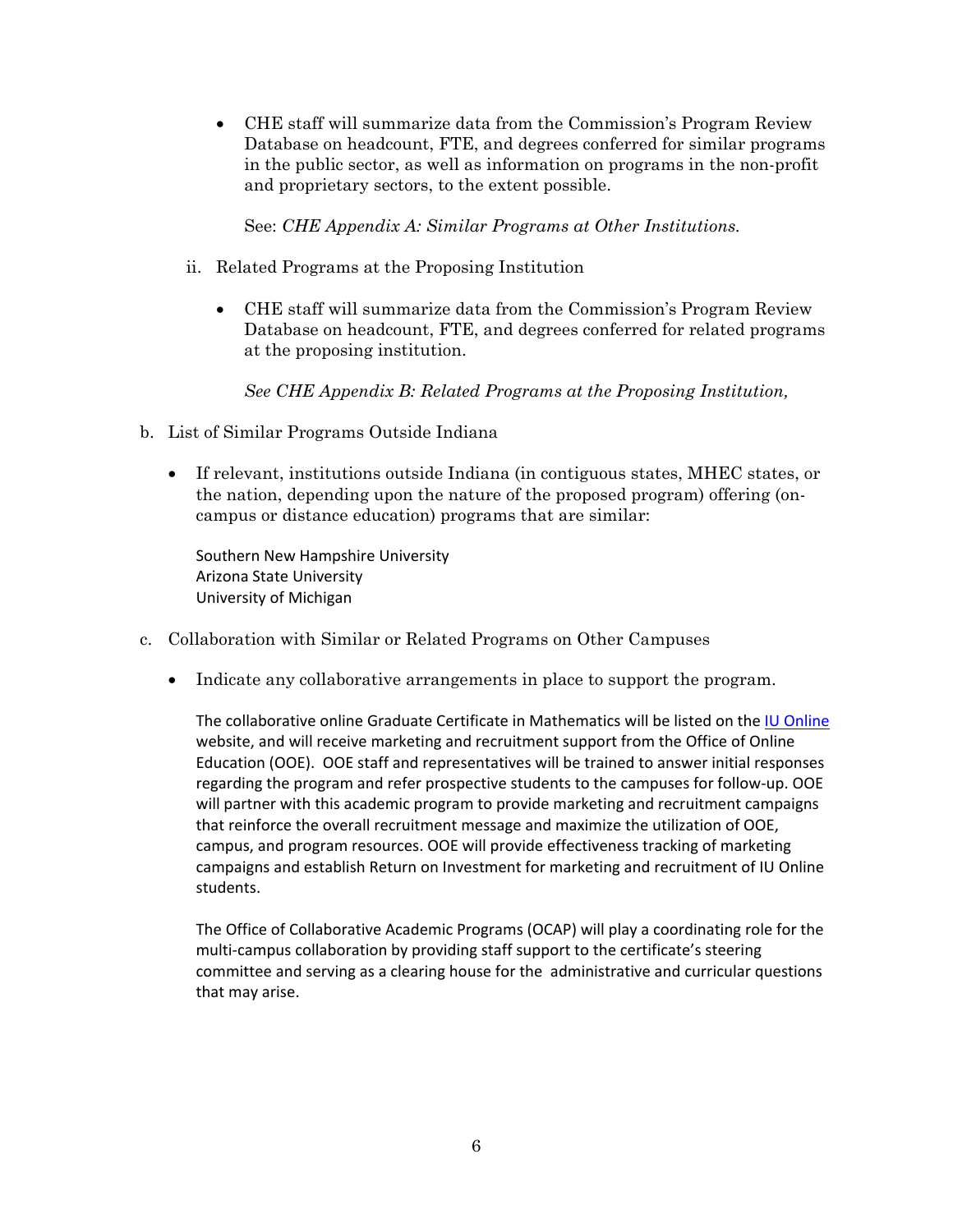## **4. Quality and Other Aspects of the Program**

a. Credit Hours Required/Time To Completion

Working professionals will be able to complete the 18 credit hour Graduate Certificate in Mathematics in two to three years of consecutive part-time enrollment. Students who can take more than one course at a time may complete the degree more quickly.

• Credit hours required for the program and how long a full-time student will need to complete the program

*See Appendix 6: for a two-part curriculum map.*

- b. Program Competencies or Learning Outcomes
	- List the significant competencies or learning outcomes that students completing this program are expected to master.

Students in the Graduate Certificate will develop graduate-level knowledge in three of these five areas of mathematics:

- 1. Core applications of **Algebra** including Group Theory, Ring Theory, Field Theory, Commutative and Noncommutative Algebra, Number Theory, and other topics in Algebra.
- 2. **Analysis** applications. Topics covered in this area include Real Analysis, Complex Analysis, Fourier Analysis, and other topics in Analysis.
- 3. Essential concepts of **Topology/Geometry** including topics in Euclidean and non-Euclidean Geometry, Point set topology, Differential Topology, Differential Geometry and other topics in Topology/Geometry.
- 4. **Differential Equations and Applications** including Numerical Methods, Mathematics of Finance, Graph Theory, Mathematical Physics, and other topics.
- 5. Key concepts of **Probability/Statistics**.

## c. Assessment

• Summarize how the institution intends to assess students with respect to mastery of program competencies or learning outcomes.

The Steering Committee of the collaborative online Certificate in Graduate Mathematics will supervise the assessment process. Initial quantitative measures to evaluate the success of the program will include:

- the number of students enrolled in the proposed certificate program,
- the number of students who complete the program
- **student GPAs.**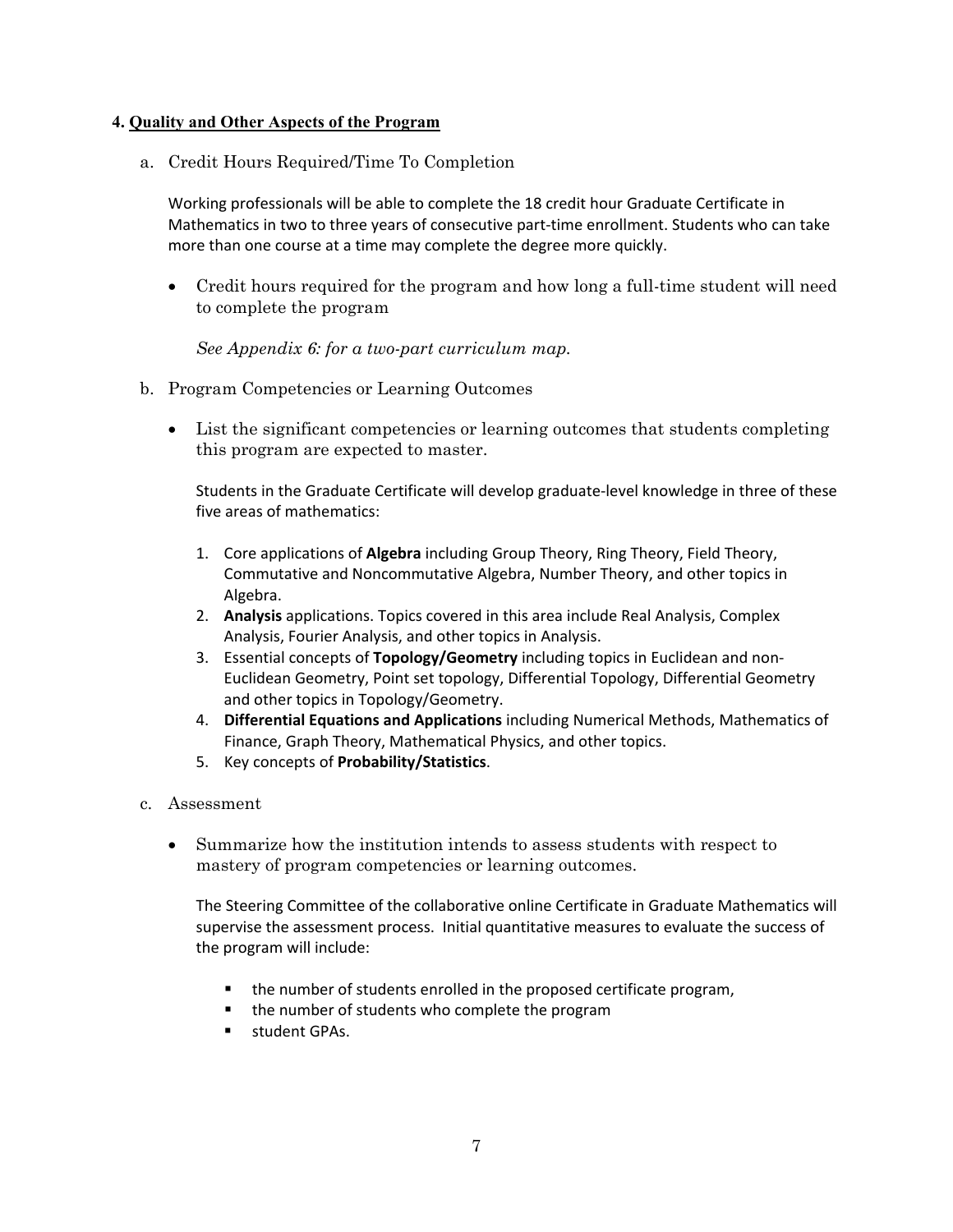A full program review will be completed every five years, as part of the School's cycle of outside review. The decisions of this review will be informed by the collective of evaluation benchmarks described below.

Evaluation Benchmarks for Student Success

A. Acceptance into the Program and Entrance Survey

Candidates submit application materials (as outlined above). These materials are used to determine whether the applicant is ready for graduate study, and help identify the need for remediation. The Steering Committee will take this information into account when it assesses other curricular benchmarks and adjust the admission standards accordingly.

- B. Completion of Mathematics Coursework.
	- 1. Proof and Rigor in Mathematics This assessment will be course embedded. In appropriate courses (Analysis, Algebra, Topology), instructors will assess students' ability to understand and apply rigorous definitions, provide suitable examples and counterexamples, and give rigorous proofs of theorems. In these courses, the assessment will also investigate students' ability to judge truth of statements, and to provide a proof or a counterexample, as needed.
	- 2. Mathematical Modeling and Applications This assessment will be course embedded. In appropriate courses (Probability, Statistics, Mathematical Modeling), instructors will assess students' ability to apply the concepts in real-world situations, select suitable solution methods and interpret the answer in the context of the given problem.
	- 3. Assessment strategies for related courses at the graduate and undergraduate level already exist and will be adapted to meet the goals of the collaborative academic program. The programs will use the benchmarks to determine whether a student is in good standing and, if needed, will suspend students who do not meet these criteria. The program will also use the course assessment to make improvements to individual courses.
- C. Exit Survey

An interview will be conducted with all graduate students upon completion of the program. Questions will be designed to evaluate outcomes of student learning along with resources, program content, program administration, and faculty. As part of the exit interview, we will administer the same survey for the students' disposition towards proof and rigor in mathematics as was given upon admission. The progression in attitude towards the principle tenets of mathematics will inform the program's decisions on course design, and possible changes in the program.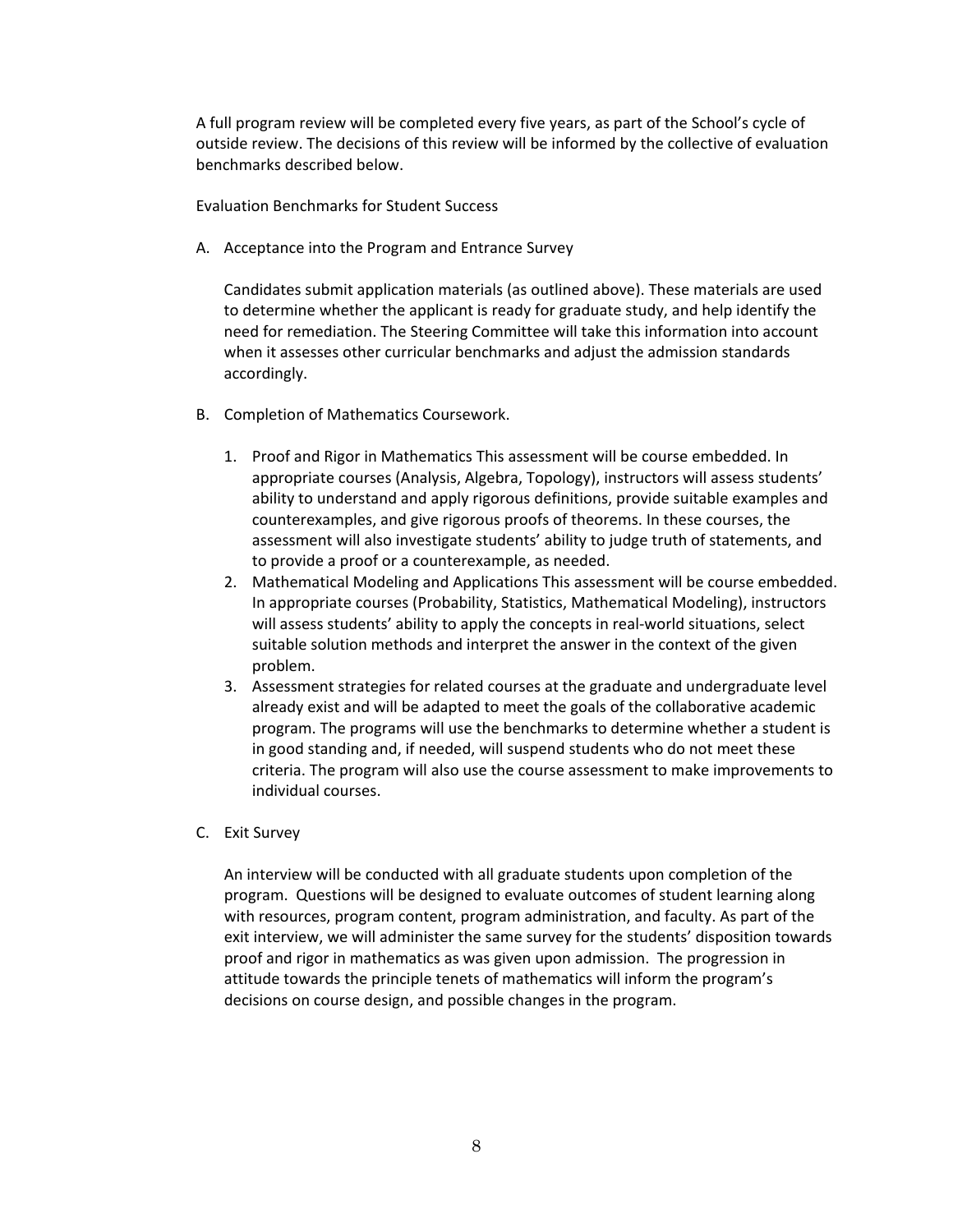*Appendix 1-Links and Web Addresses to Strategic Plan Documents*

The [Indiana University Bicentennial Strategic Plana](https://strategicplan.iu.edu/plan/education.html) can be accessed at <https://strategicplan.iu.edu/plan/education.html>

The IU policy paper on online collaborative programs, "January 2016 IU Online: A Collaborative [Model for Online Education at Indiana University"](https://uaa.iu.edu/academic/ooe/docs/ooe_model.pdf) can be viewed at [https://uaa.iu.edu/academic/ooe/docs/ooe\\_model.pdf.](https://uaa.iu.edu/academic/ooe/docs/ooe_model.pdf)

*Appendix 2 Short Market Analysis and Summary of U.S. Department of Labor Data*

## **Data Report for Market Analysis and Demand**

Degree: Graduate Certificate in Mathematics CIP Code used: 27.0101 –Mathematics, General SOC Code(s) used: 25-1022.00 - Mathematical Science Teachers, Postsecondary; Campus: IU Office of Online Education Delivery: Online

## **OUTLOOK**

Source: http://www.onetonline.org/ National Outlook: Above average Indiana Outlook: Above average Average Salary: National: \$67,170; Indiana: \$62,990 Projected growth (2014-2024): National: +16%; Indiana: +17% Projected annual job openings (due to growth and net replacement): National: 2,170 Indiana: 40

## **COMPETITION**

Source: IPEDS College Navigator 1 Other Indiana institutions offering program:1 Indiana campuses offer this degree at the "Certificate" level: IPFW (none online) Number of institutions offering degree nationally: Certificates : 11 (1 online) 2013-14 IPEDS Completions data Post-baccalaureate or Post-Master's Certificate: 60 (3 from Indiana)

Notes:

1. The College Navigator does not differentiate certificate LEVEL and may include undergraduate certificates.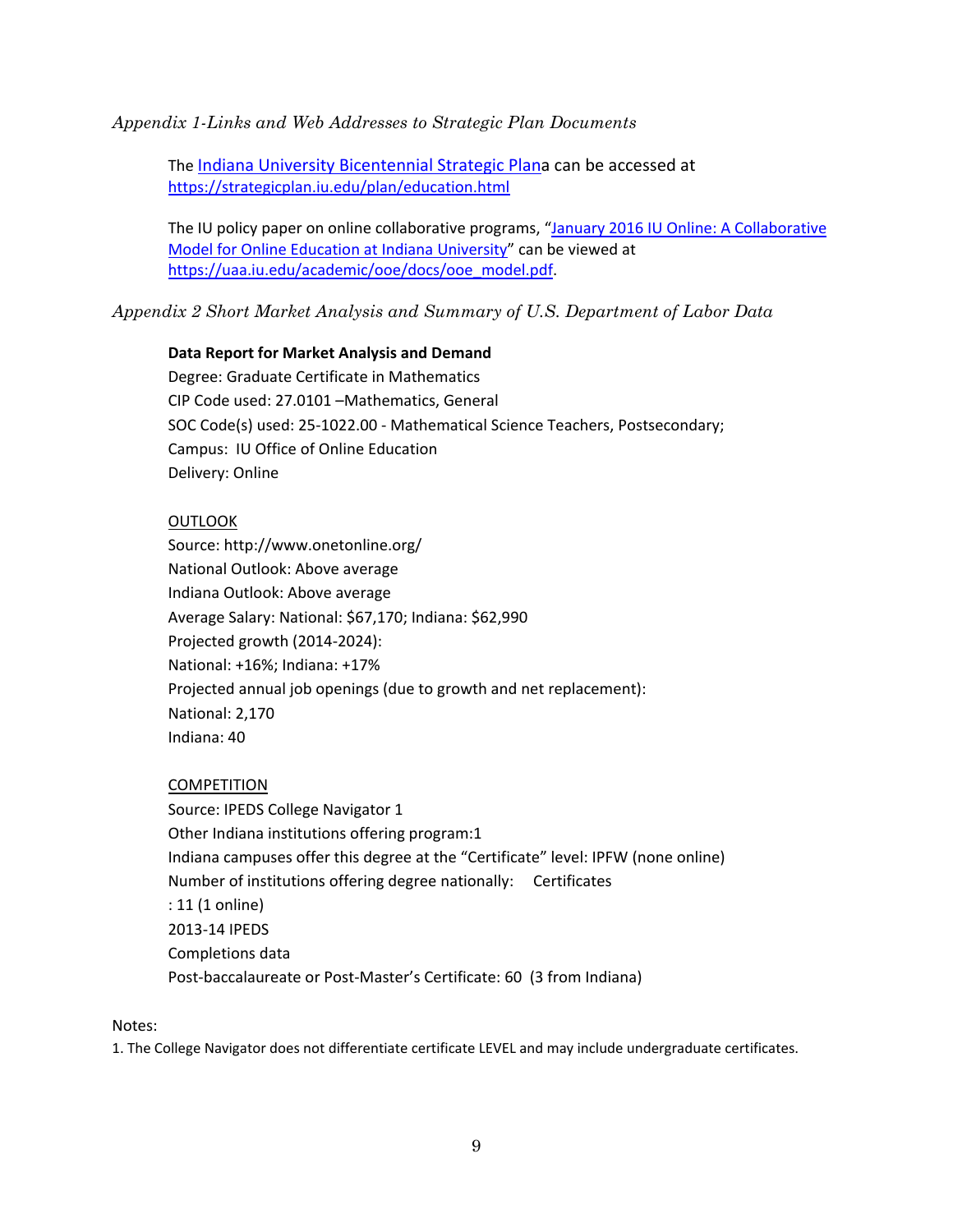*Appendix 3.1 Required Credit Hours Required and Sample Two Year Completion Map*

To earn the 18 credit hour Graduate Certificate in Mathematics, students must:

- I. Complete at least one course in three of the following five categories (9 cr):
	- 1. Algebra
	- 2. Analysis
	- 3. Topology/Geometry
	- 4. Differential Equations and Applications
	- 5. Probability/Statistics
- II. Complete three additional elective courses chosen from among the five course categories (9 cr).

| Semester by Semester Map for IU Collaborative MLS<br>(stacked with Graduate Certificate in Literature) Part-Time Enrollment |                                                          |                                                                            |
|-----------------------------------------------------------------------------------------------------------------------------|----------------------------------------------------------|----------------------------------------------------------------------------|
| Fall 1                                                                                                                      | Spring I                                                 | Summer I                                                                   |
| MATH T601 Topics in Algebra-<br>Algebra Survey                                                                              | MATH T620-Topoics in<br>Topology/Geometry-<br>Topology I | MATH T650 - Topics in<br>Probability/Statistics-Theory of<br>Probability I |
| Fall II                                                                                                                     | <b>Spring II</b>                                         | <b>Summer II</b>                                                           |
| <b>MATH T640</b>                                                                                                            | <b>MATH T640</b>                                         | MATH T650-Topics in                                                        |
| Topics in Analysis-Analysis of                                                                                              | Topics in Analysis-Analysis of                           | Probability/Statistics-Theory of                                           |
| <b>Numerical Methods I</b>                                                                                                  | <b>Numerical Methods II</b>                              | Probability II                                                             |